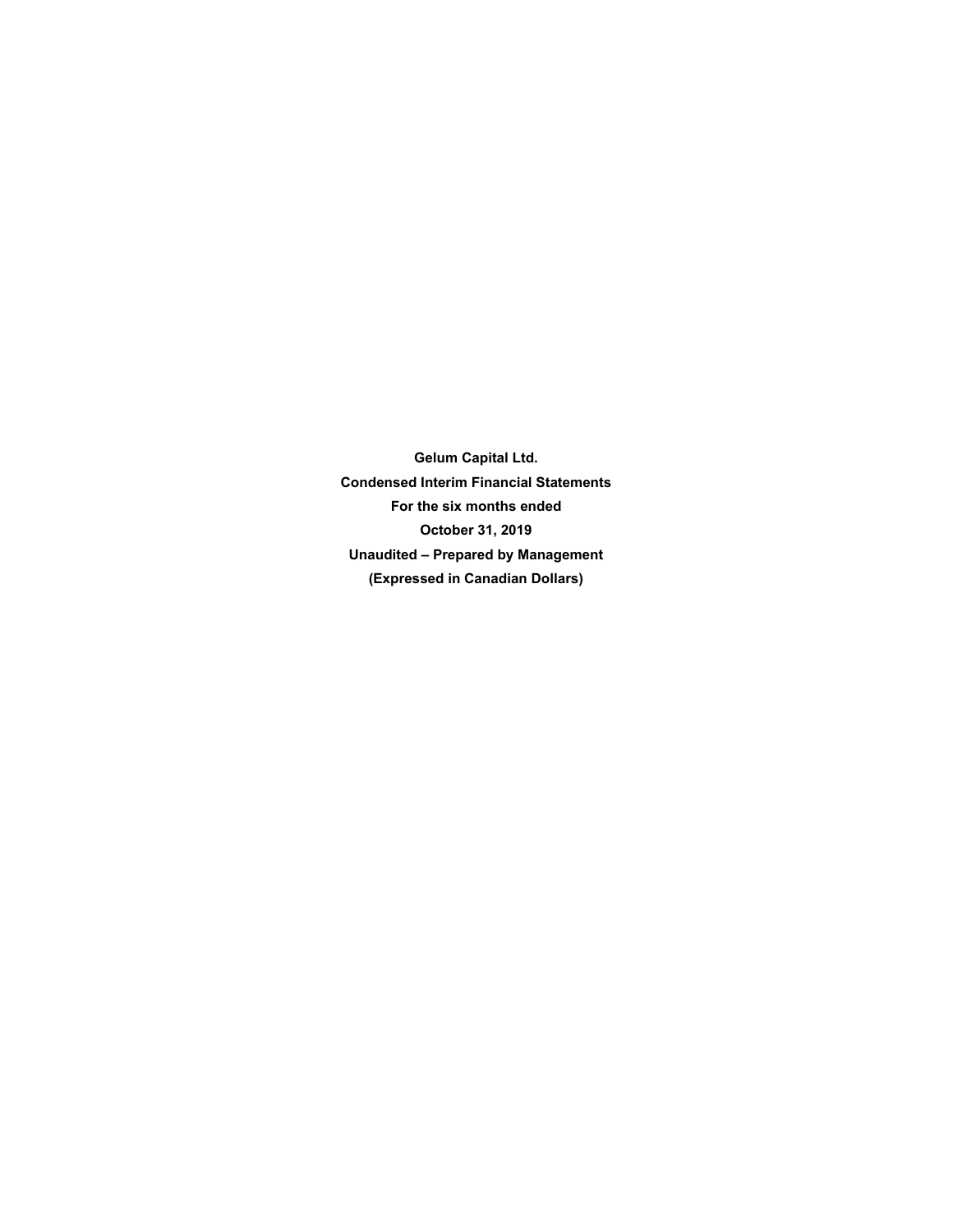# **NOTICE OF NO AUDITOR REVIEW**

# **UNAUDITED CONDENSED INTERIM FINANCIAL STATEMENTS**

# NOTICE OF NO AUDITOR REVIEW OF CONDENSED INTERIM FINANCIAL **STATEMENTS**

Under National Instrument 51-102, Part 4, subsection 4.3(3)(a), if an auditor has not performed a review of the condensed interim financial statements, they must be accompanied by a notice indicating that the condensed interim financial statements have not been reviewed by an auditor.

The accompanying unaudited condensed interim financial statements of Gelum Capital Ltd. (the "Company") have been prepared by and are the responsibility of the Company's management. The unaudited condensed interim financial statements are prepared in accordance with International Financial Reporting Standards and reflect management's best estimates and judgment based on information currently available.

The Company's independent auditor has not performed a review of these condensed interim financial statements in accordance with standards established by the Chartered Professional Accountants of Canada for a review of condensed interim financial statements by an entity's auditor.

December 16, 2019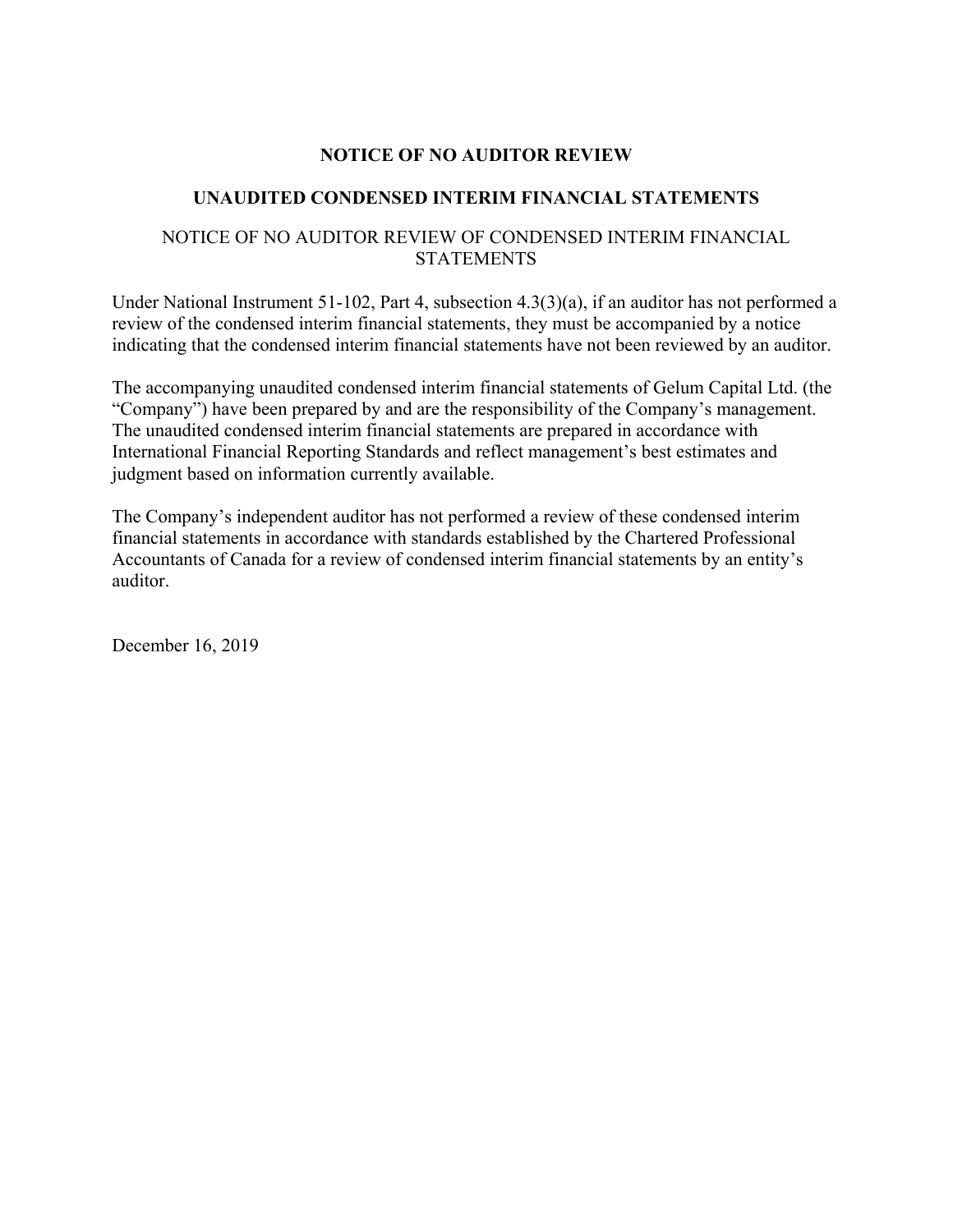# **Condensed Interim Statements of Financial Position**

# **Unaudited – Prepared by Management**

### **As at October 31,2019 and April 30, 2019**

|                                             |             | October 31,<br>2019 | April 30,<br>2019 |
|---------------------------------------------|-------------|---------------------|-------------------|
|                                             | <b>Note</b> | \$                  | \$                |
| <b>Assets</b>                               |             |                     |                   |
| <b>Current assets</b>                       |             |                     |                   |
| Cash and cash equivalents                   | 3           | 39,224              | 84,174            |
| Receivable                                  | 4           | 5,895               | 3,307             |
| <b>Total assets</b>                         |             | 45,119              | 87,481            |
|                                             |             |                     |                   |
| Liabilities and shareholders' deficit       |             |                     |                   |
| <b>Current liabilities</b>                  |             |                     |                   |
| Accounts payable and accrued liabilities    |             | 54.737              | 44,611            |
| Accounts payable to related parties         | 8           | 428,299             | 436,657           |
|                                             |             | 483,036             | 481,268           |
| <b>Non-current liabilities</b>              |             |                     |                   |
| Convertible note                            | 5,8         | 194,850             | 173,962           |
| <b>Total liabilities</b>                    |             | 677,886             | 655,230           |
| Shareholders' deficit                       |             |                     |                   |
| Share capital                               | 6           | 7,245,232           | 7,245,232         |
| Shares to be issued                         | 8           | 29,200              | 29,200            |
| Reserves                                    | 8           | 5,588,580           | 5,588,580         |
| Equity portion of convertible note          | 5           | 75,459              | 75,459            |
| Deficit                                     |             | (13, 571, 218)      | (13,506,220)      |
| Total shareholders' deficit                 |             | (632, 747)          | (567,749)         |
| Total liabilities and shareholders' deficit |             | 45,139              | 87,481            |
|                                             |             |                     |                   |

**Nature of operations and going concern** 1

**Approved on behalf of the Board of Directors on December 16, 2019:** 

| "Robert Kopple" | <b>Director</b> | "Hendrik Van Alphen" | <b>Director</b> |
|-----------------|-----------------|----------------------|-----------------|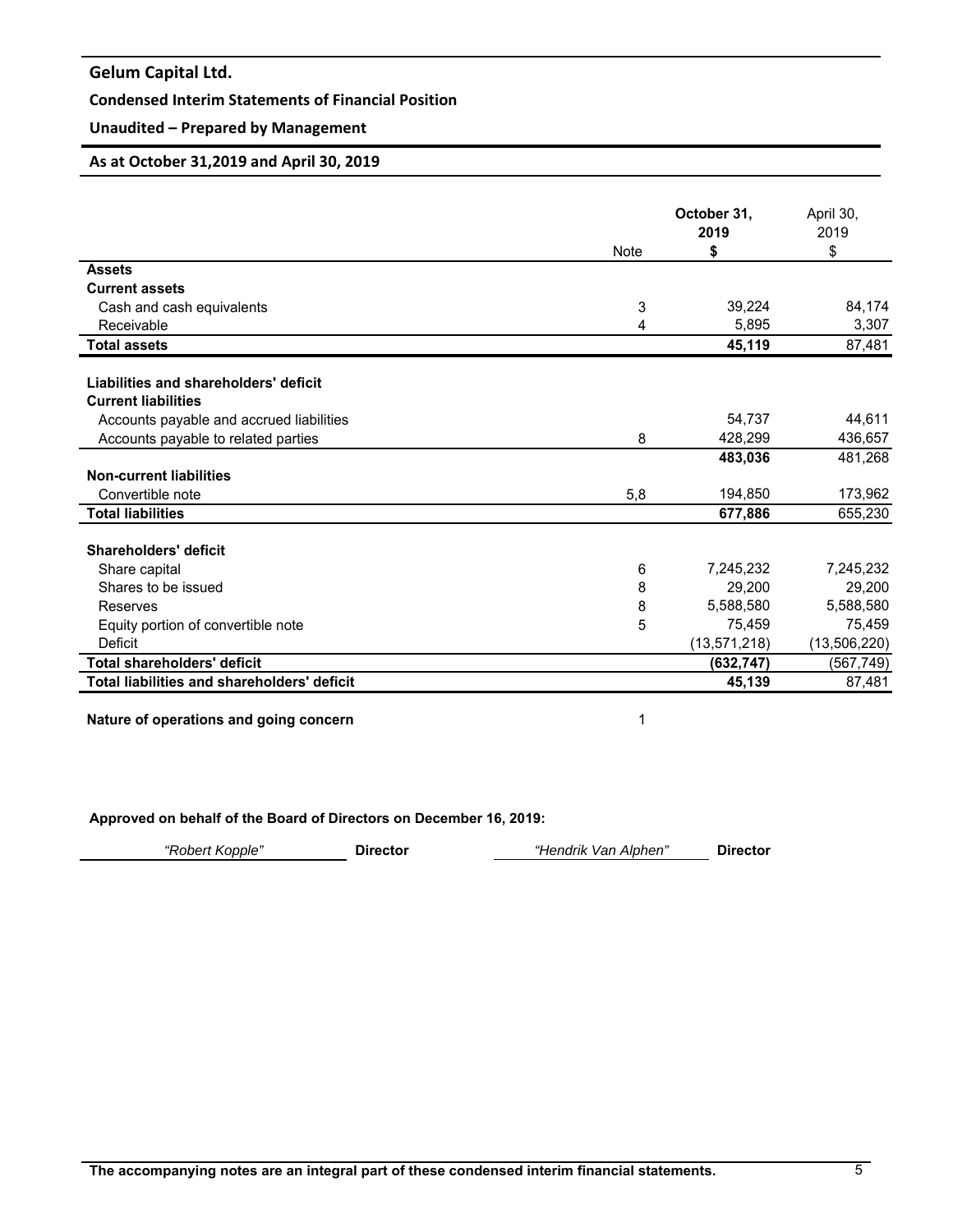# **Condensed Interim Statements of Changes in Shareholders' Deficit**

# **Unaudited – Prepared by Management**

# **For the six months ended October 31,2019 and October 31,2018**

|                                                           | <b>Number</b><br>of shares<br># | <b>Share</b><br>capital  | <b>Shares to</b><br>be issued | <b>Reserves</b> | <b>Equity portion</b><br>of convertible<br><b>Debt</b> | <b>Deficit</b>           | Total<br>shareholders'<br>deficit |
|-----------------------------------------------------------|---------------------------------|--------------------------|-------------------------------|-----------------|--------------------------------------------------------|--------------------------|-----------------------------------|
| May 1, 2018<br>Income and comprehensive income for the    | 4,727,433                       | 7,245,232                | 29,200                        | 5,588,580       | 75,459                                                 | (13, 504, 727)           | (566, 256)                        |
| period                                                    |                                 | $\overline{\phantom{0}}$ |                               |                 |                                                        | 91,570                   | 91,570                            |
| October 31, 2018                                          | 4,727,433                       | 7,245,232                | 29,200                        | 5,588,580       | 75,459                                                 | (13, 413, 157)           | (474, 686)                        |
| May 1, 2019<br>Loss and comprehensive loss for the period | 4,727,433                       | 7,245,232                | 29,200                        | 5,588,580       | 75,459                                                 | (13,506,220)<br>(64,998) | (567, 749)<br>(64, 998)           |
| October 31, 2019                                          | 4,727,433                       | 7,245,232                | 29,200                        | 5,588,580       | 75.459                                                 | (13, 571, 218)           | (632, 747)                        |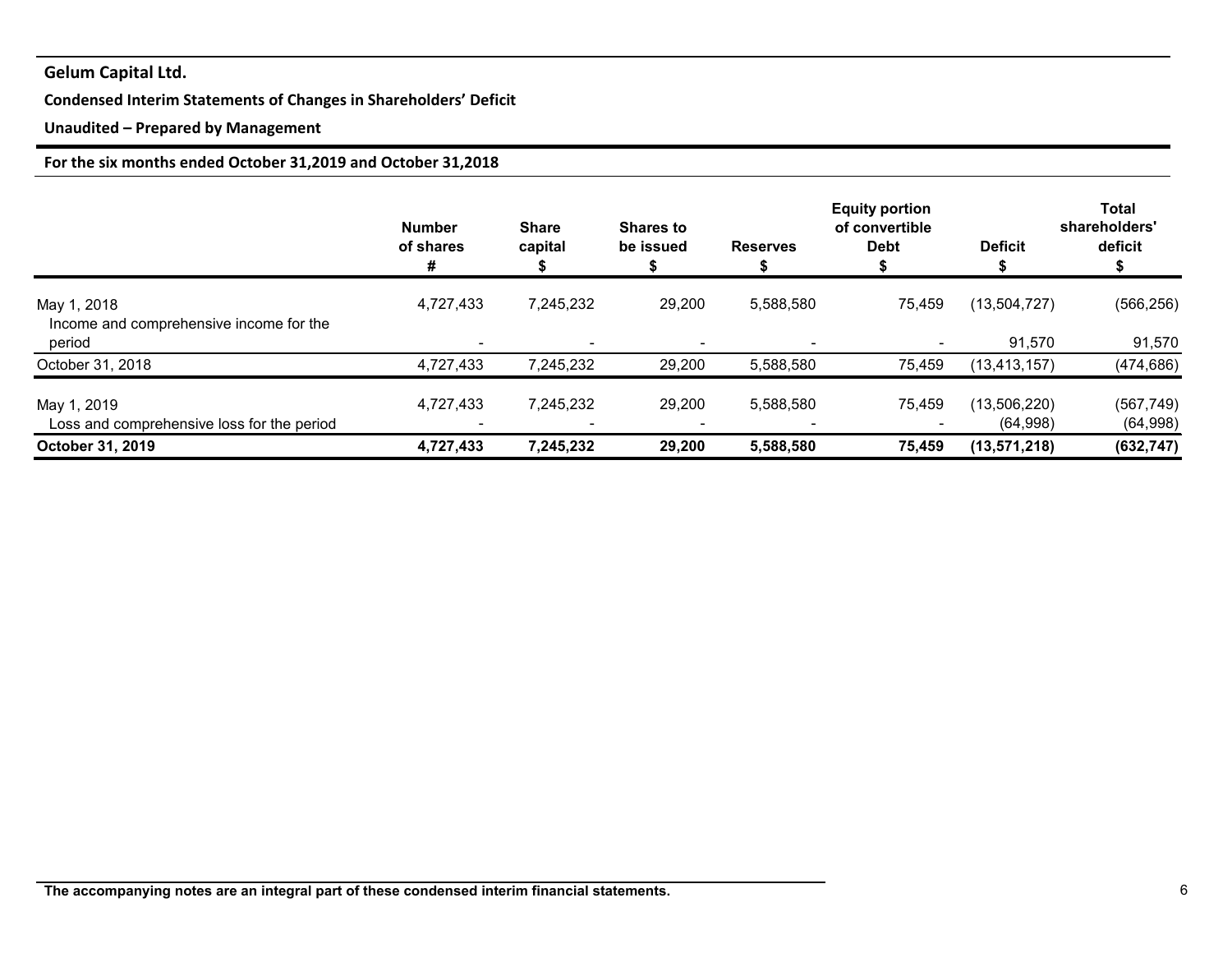# **Condensed Interim Statements of Income (Loss) and Comprehensive Income (loss)**

# **Unaudited – Prepared by Management**

# **For the three and six months ended October 31,**

|                                                              |      | Three months ended       |                           | Six months ended         |                           |
|--------------------------------------------------------------|------|--------------------------|---------------------------|--------------------------|---------------------------|
|                                                              | Note | October 31,<br>2019<br>5 | October 31,<br>2018<br>\$ | October 31,<br>2019<br>S | October 31,<br>2018<br>\$ |
| <b>Expenses</b>                                              |      |                          |                           |                          |                           |
| General and administrative expenses                          | 8    | 23,256                   | 13,751                    | 41,971                   | 23,280                    |
| <b>Business development</b>                                  |      | 415                      |                           | 600                      | 2,069                     |
| Loss from operating expenses                                 |      | (23, 671)                | (13, 751)                 | (42, 571)                | (25, 349)                 |
| Gain (loss) on foreign exchange                              |      | (70)                     | 480                       | (1, 539)                 | (889)                     |
| Interest expense                                             |      | (5,041)                  |                           | (10,082)                 |                           |
| Acretion expense                                             |      | (5, 558)                 | (4, 236)                  | (10, 806)                | (8, 196)                  |
| Recorvery of loan receivable                                 |      |                          |                           |                          | 126,004                   |
| Income (loss) and comprehensive income (loss) for the period |      | (34, 340)                | (17, 507)                 | (64, 998)                | 91,570                    |
| Loss per share                                               |      |                          |                           |                          |                           |
| Weighted average number of common shares outstanding         |      |                          | 7,602,883                 |                          |                           |
| - Basic #                                                    | 7    | 7,602,883                |                           | 7,602,883                | 7,602,883                 |
| - Diluted #                                                  |      | 7,602,883                | 7,602,883                 | 7,602,883                | 7,602,883                 |
| Basic loss per share \$                                      |      | (0.00)                   | (0.00)                    | (0.01)                   | 0.01                      |
| Diluted loss per share \$                                    |      | (0.00)                   | (0.00)                    | (0.01)                   | 0.01                      |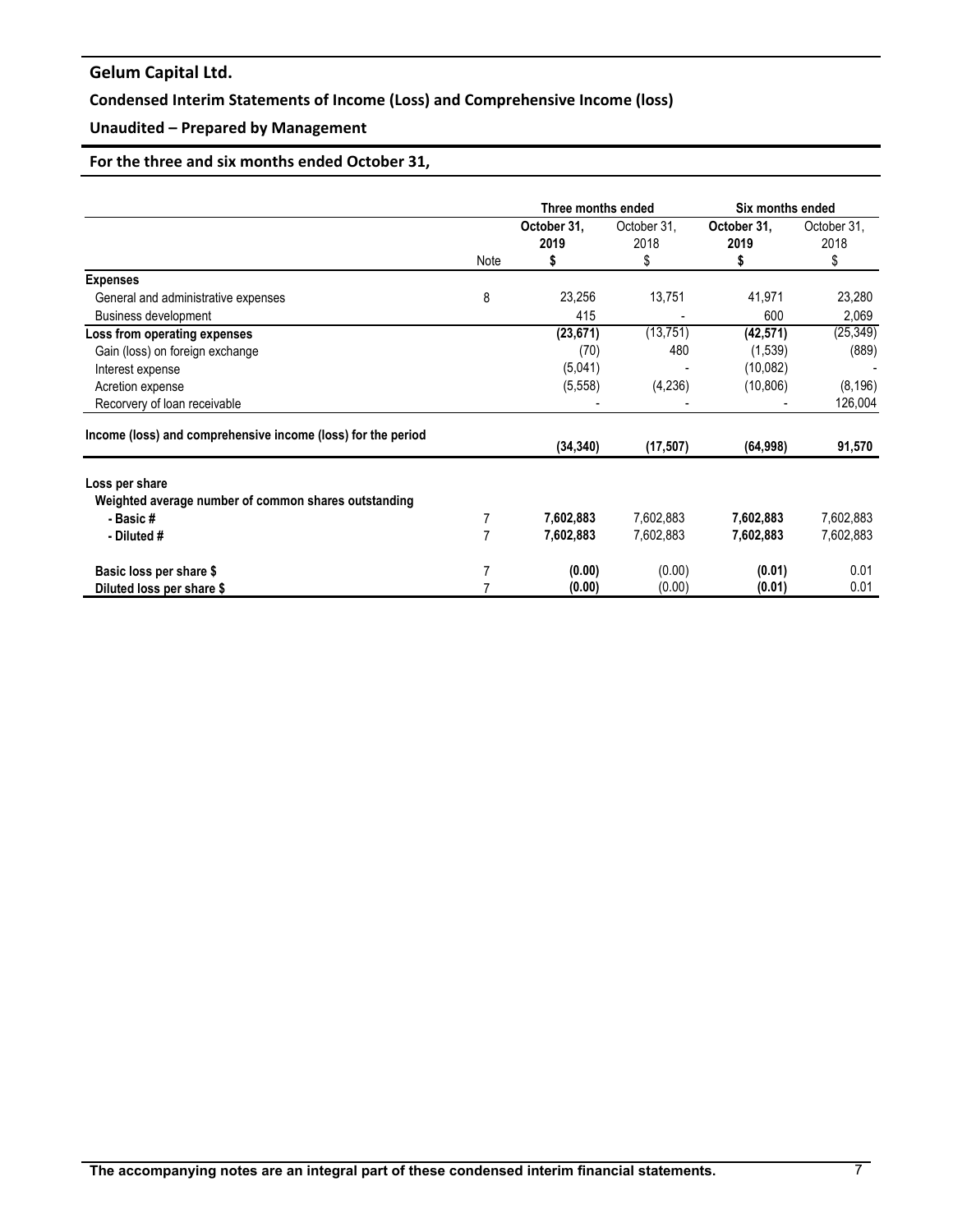## **Condensed Interim Statements of Cash Flows**

# **Unaudited – Prepared by Management**

# **For the six months ended October 31,2019 and October 31,2018**

|                                                              |      | 2019      | 2018      |
|--------------------------------------------------------------|------|-----------|-----------|
|                                                              | Note | \$        | S         |
| <b>Operating activities</b>                                  |      |           |           |
| Income (loss) and comprehensive income (loss) for the period |      | (64,998)  | 91,570    |
| Adjustments for:                                             |      |           |           |
| Accretion expense                                            |      | 10,806    | 8,196     |
| Accrued interest on convertible loan                         |      | 10,082    |           |
| Recovery of loan receivable                                  |      |           | (126,004) |
| Net change in non-cash working capital items                 | 9    | (820)     | (1,959)   |
|                                                              |      | (44, 930) | (28, 197) |
| <b>Financing activities</b>                                  |      |           |           |
| Recovery of loan to subsidiary                               |      |           | 151,004   |
|                                                              |      |           | 151,004   |
| Decrease in cash and cash equivalents                        |      | (44, 930) | 122,807   |
| Cash and cash equivalents, beginning of period               |      | 84,174    | 1,438     |
| Cash and cash equivalents, end of period                     |      | 39,244    | 124,245   |

**Supplemental cash flow information** 9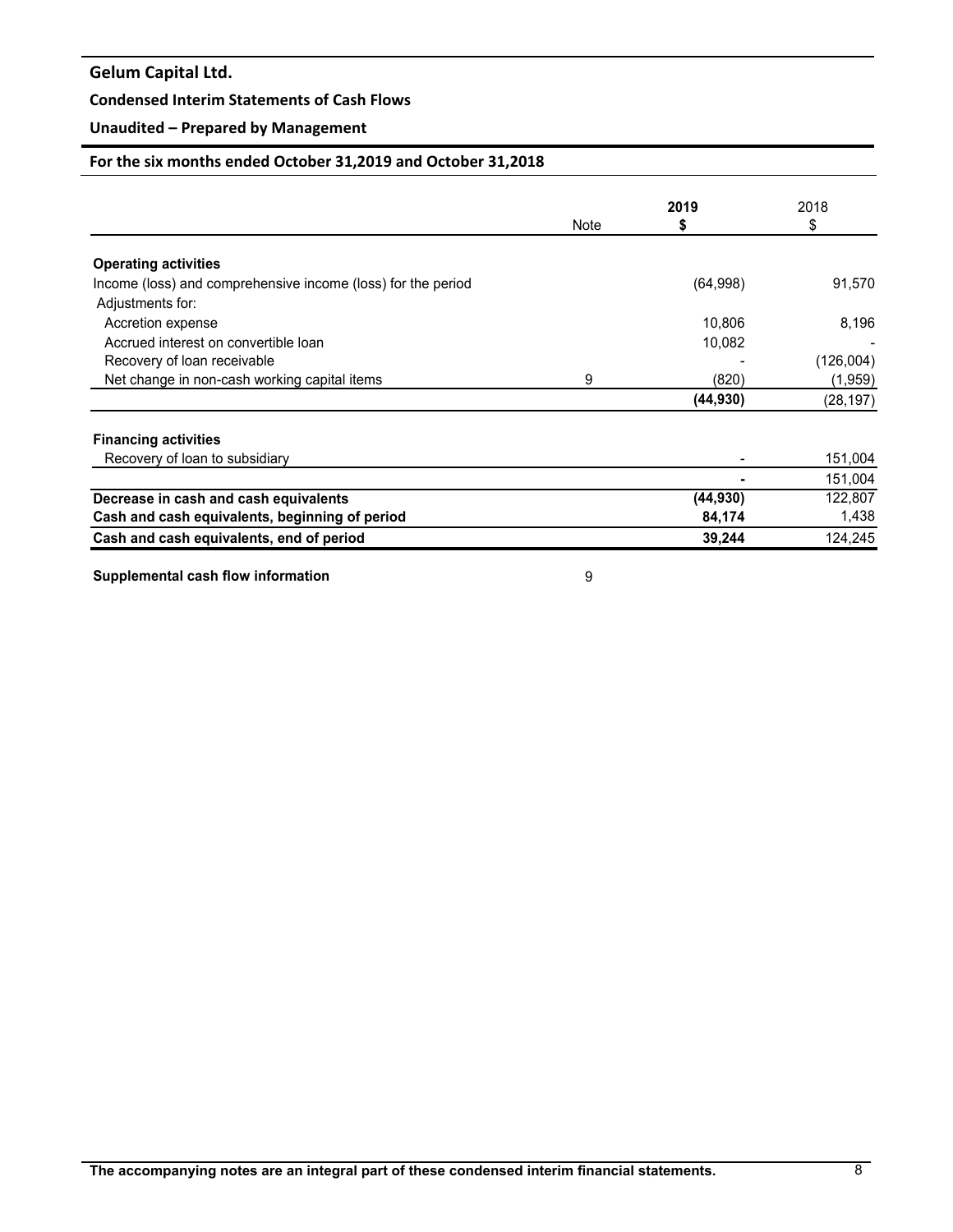### **Notes to the Condensed Interim Financial Statements**

### **Unaudited – Prepared by Management**

### **For the six months ended October 31,2019 and October 31,2018**

#### **1. Nature of operations and going concern**

Gelum Capital Ltd. (the "Company") was incorporated under the laws of the province of British Columbia on 8 June 1987. The principal address and registered and records office is located at Suite, 400 – 725 Granville Street, Vancouver, BC, V7Y 1G5. The Company trades under the symbol "JEM" on the Canadian Securities Exchange ("CSE")

The Company's principal business is the identification and evaluation of assets, or a business, and once identified or evaluated, to negotiate the acquisition or participation in the business.

Effective July 30, 2018, the Company's name was changed from Jagercor Energy Corp. to Gelum Capital Ltd. and the Company consolidated its common shares on a 20:1 basis. All references to the number of common shares and per share amounts have been retroactively restated to reflect this common share consolidation.

On August 22, 2017, the Company initiated the process of the acquisition of Energia Compañía Petrolera Sociedad Anónima ('ECP'), an upstream oil and gas Argentinean Operator in Neuquén Basin; through its subsidiary in Argentina, Jager Energia Argentina SA and acquired a 95% interest in ECP. On April 27, 2018, the Company divested its shares of Jager Energia Argentina SA and terminated the acquisition transaction of ECP.

The Company's condensed interim financial statements for the six month period ended October 31, 2019 have been prepared on a going concern basis, which contemplates the realization of assets and the settlement of liabilities in the normal course of business. The Company has a comprehensive loss of \$64,998 for the six month period ended October 31, 2019 and has a working capital deficiency of \$437,898 at October 31, 2019.

The Company had cash and cash equivalents of \$39,244 as at October 31, 2019. Management cannot provide assurance that the Company will ultimately achieve profitable operations or become cash flow positive or raise additional debt and/or equity capital. If the Company is unable to raise additional capital in the immediate future, management expects that the Company will need to curtail operations, liquidate assets, seek additional capital on less favorable terms and/or pursue other remedial measures or cease operations. Management is aware, in making its assessment, of material uncertainties related to events or conditions that may cast significant doubt upon the Company's ability to continue as a going concern. These financial statements do not include any adjustments related to the recoverability and classification of assets or the amounts and classification of liabilities that might be necessary should the Company be unable to continue as a going concern.

## **2. Significant accounting policies**

#### **(a) Basis of presentation**

These financial statements have been prepared in conformity with International Accounting Standard ("IAS") 34, Interim Financial Reporting, using the same accounting policies as detailed in the Company's annual audited consolidated financial statements for the year ended April 30, 2019, and do not include all the information required for full annual financial statements in accordance with International Financial Reporting Standards ("IFRS"), as issued by the International Accounting Standards Board ("IASB") and interpretations of the International Financial Reporting Interpretations Committee ("IFRIC"). It is suggested that these financial statements be read in conjunction with the annual audited consolidated financial statements.

These financial statements have been prepared on an historical cost basis, except for financial instruments which are classified as fair value through profit or loss ("FVTPL"). In addition, these financial statements have been prepared using the accrual basis of accounting, except for cash flow information.

All amounts on these financial statements are presented in Canadian dollars which is the functional currency of the Company.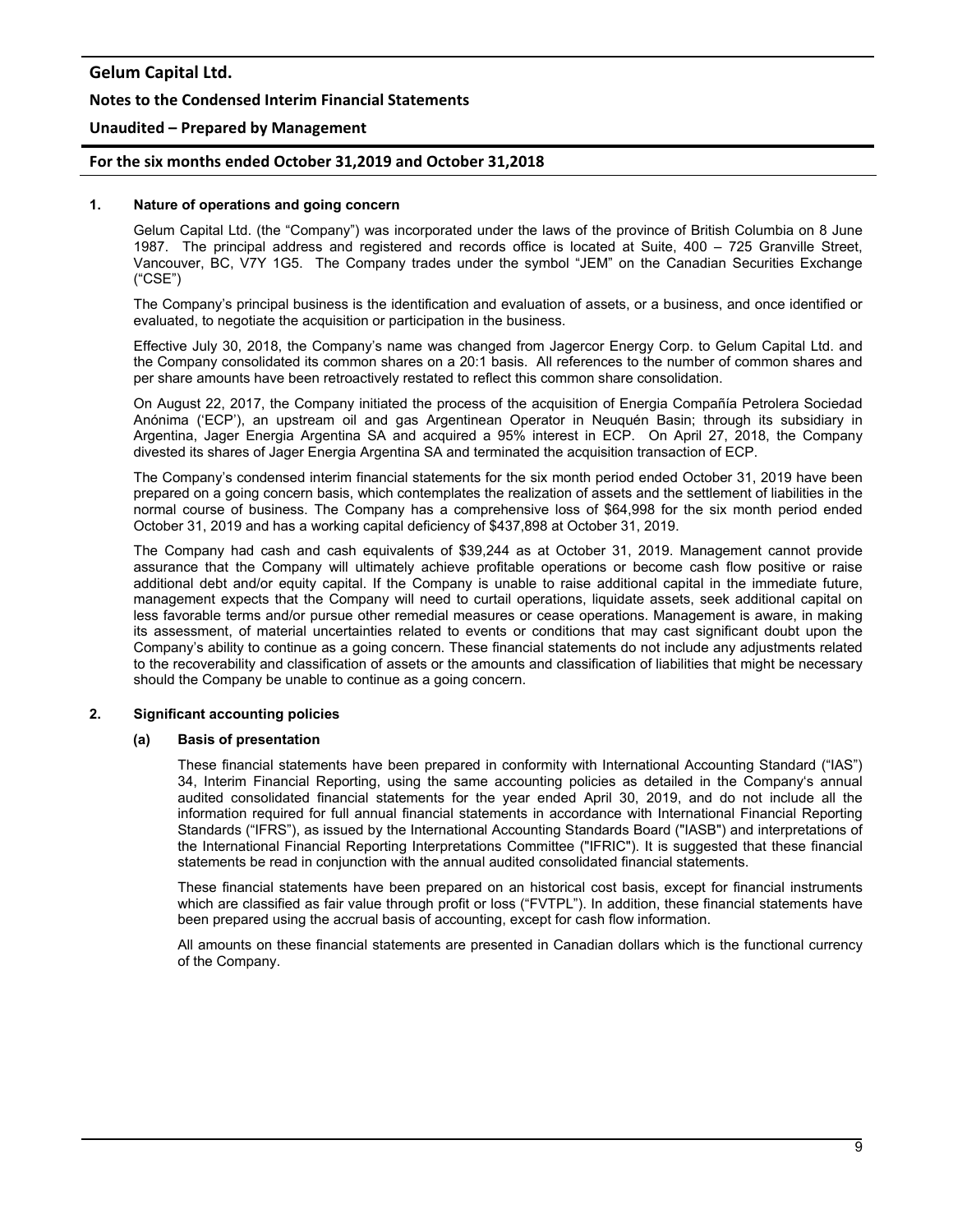### **Notes to the Condensed Interim Financial Statements**

## **Unaudited – Prepared by Management**

### **For the six months ended October 31,2019 and October 31,2018**

### **2. Significant accounting policies** (continued)

#### **(b) Significant accounting policies**

Except as set out below, the accounting policies, estimates and critical judgments, methods of computation and presentation applied in these financial statements are consistent with those of the most recent annual audited consolidated financial statements and are those the Company expects to adopt in its financial statements for the year ended April 30, 2019. Accordingly, these financial statements should be read in conjunction with the Company's most recent annual audited financial statements.

#### **(c) New accounting standards**

 The Company adopted the following accounting standards that are effective for accounting periods beginning on or after January 1, 2019:

New standard IFRS 16 - *Leases* 

IFRS 16, Leases ("IFRS 16") was issued by the IASB on January 13, 2016, and replaced IAS 17, Leases. IFRS 16 eliminates the current dual accounting model for lessees, which distinguishes between onbalance sheet finance leases and off-balance sheet operating leases. Instead, IFRS 16 requires a single, on-balance sheet accounting model that is similar to current finance lease accounting. Leases become an on-balance sheet liability that attract interest, together with a new asset.

The Company does not have any leases and accordingly, there was no impact to the Company's financial statements as a result of adopting this new standard.

New Interpretation IFRIC 23 - *Uncertainty over Income Tax Treatments* 

On June 7, 2017, the IASB issued IFRIC Interpretation 23 - Uncertainty over Income Tax Treatments ("IFRIC 23"). IFRIC 23 provides guidance on the accounting for current and deferred tax liabilities and assets in circumstances in which there is uncertainty over income tax treatments.

There was no impact to the Company's financial statements as a result of adopting this new standard.

# **3. Cash and cash equivalents**

Cash and cash equivalents consist of the following:

|                                 | October 31<br>2019 | April 30<br>2019 |
|---------------------------------|--------------------|------------------|
|                                 |                    |                  |
| Bank balances - US dollar       | 35,908             | 80,804           |
| Bank balances - Canadian dollar | 3.336              | 3,370            |
|                                 | 39,244             | 84.174           |

## **4. Receivable**

Receivable consist of the following:

|                       | October 31,<br>2019 | April 30,<br>2019 |  |
|-----------------------|---------------------|-------------------|--|
|                       |                     | w                 |  |
| Sales tax recoverable | 5,895               | 3,307             |  |
|                       | 5,895               | 3,307             |  |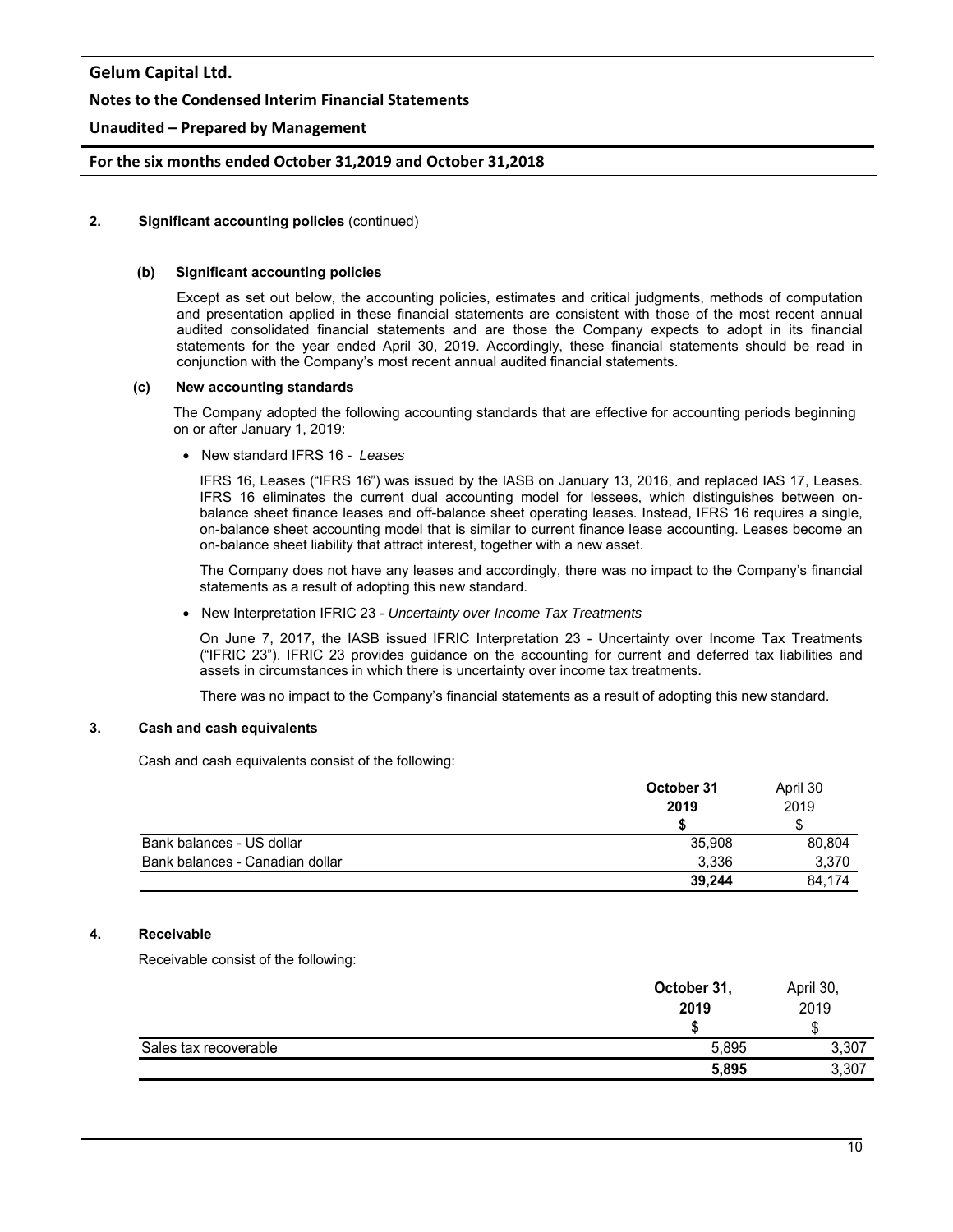### **Notes to the Condensed Interim Financial Statements**

## **Unaudited – Prepared by Management**

### **For the six months ended October 31,2019 and October 31,2018**

#### **5. Convertible note**

On October 14, 2017, the Company issued a convertible note with a principal face value of \$200,000 to two directors of the Company. The convertible note bears interest at the rate of 10% per annum, payable annually and has a maturity date of five years from the date of issuance. When the Company consolidated its share capital on a 20:1 basis effective July 30, 2018 the conversion price of the Notes became \$1.00 and the exercise price of any warrants issuable on conversion of the notes became \$1.20.

On September 26, 2019 the Company amended the terms of the convertible note such that the principal amount of the notes was convertible into units of the Company at \$0.05 per unit, with each unit comprised of one common share and one share purchase warrant exercisable into a further share at \$0.06 per common share (for one year from the date of issuance of the warrant, subject to the latest exercise date being the maturity date).

The Company's convertible note is as follows:

|                                             | S         |
|---------------------------------------------|-----------|
| Proceeds received, net of transaction costs | 195,045   |
| Allocation of equity portion                | (75, 459) |
| Allocation to liability portion             | 119,586   |
|                                             |           |
| Liability portion as at April 30, 2019      | 173,962   |
| Accretion expense for the period            | 10,806    |
| Accrued interest                            | 10,082    |
| Liability portion as at October 31, 2019    | 194,850   |

## **6. Share capital**

The authorized share capital of the Company consists of unlimited common shares without par value and unlimited preferred shares without par value. All issued shares are fully paid.

#### **Transactions for the issue of share capital during the six months ended October 31, 2019:**

There were no transactions for the issue of share capital during the six months ended October 31, 2019.

#### **Transactions for the issue of share capital during the six months ended October 31, 2018:**

There were no transactions for the issue of share capital during the six months ended October 31, 2018.

#### **Stock options**

On December 19, 2016, the Company adopted a formal Stock Option Plan (the "Option Plan"). Under the Option Plan, the exercise price of each option must not be less than the greater of the closing market price of the underlying securities on (a) the trading day prior to the date of grant and (b) the date of the grant of the stock options. The options can be granted for a maximum term of five years. The maximum number of options that can be issued may not exceed 10% of the issued and outstanding common share capital. The options vest at the discretion of the Board of Directors. The terms of the existing stock options remain in accordance with the stock option plan in place at the time the options were granted.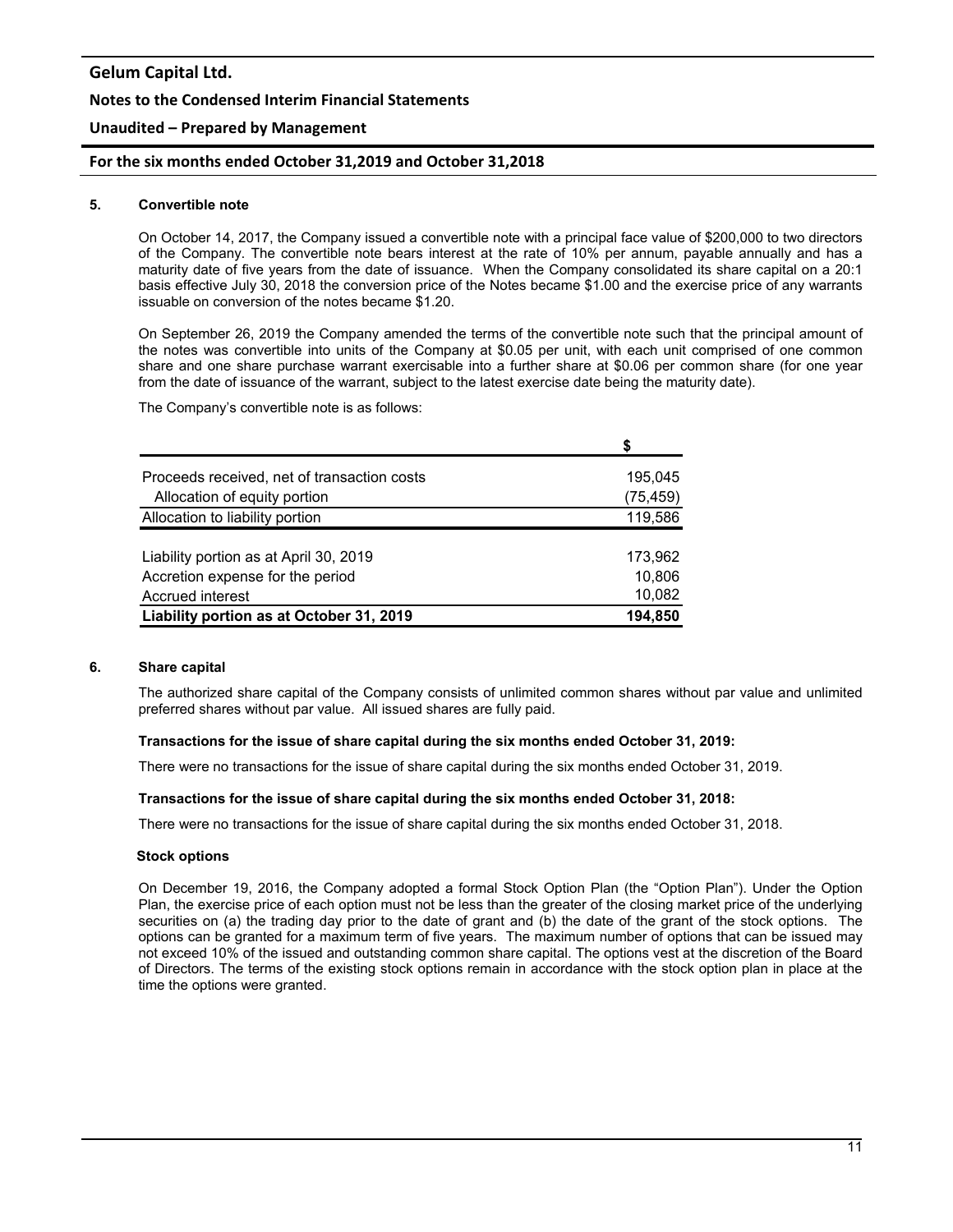## **Notes to the Condensed Interim Financial Statements**

## **Unaudited – Prepared by Management**

### **For the six months ended October 31,2019 and October 31,2018**

#### **6.** Share capital (continued)

#### **Stock options** (continued)

A summary of the status of the Company's stock options as at October 31, 2019 and April 30, 2019, and changes during the period/year then ended is as follows:

|                                               | Six months ended<br>June 30, 2019 |                                    | Year ended<br>April 30, 2019 |                                    |
|-----------------------------------------------|-----------------------------------|------------------------------------|------------------------------|------------------------------------|
|                                               | Options                           | Weighted average<br>exercise price | Options                      | Weighted average<br>exercise price |
|                                               |                                   |                                    |                              |                                    |
| Options outstanding, beginning of period/year | 250,000                           | 1.00                               | 267.500                      | 1.03                               |
| Expired                                       |                                   |                                    | (17,500)                     | 1.40                               |
| Options outstanding, end of period/year       | 250,000                           | 1.00                               | 250.000                      | 1.00                               |

As at October 31, 2019, the Company has stock options outstanding and exercisable as follows:

| Options<br>outstanding | Options<br>exercisable | Exercise<br>price<br>S | Expiry date  |
|------------------------|------------------------|------------------------|--------------|
| 250,000                | 250,000                | 1.00                   | June 9, 2022 |
| 250,000                | 250,000                |                        |              |

The following table summarizes information about the stock options outstanding as at October 31, 2019:

| Number of   | Weighted       | Weighted       |  |
|-------------|----------------|----------------|--|
| Options     | average        | average        |  |
| Outstanding | remaining life | exercise price |  |
|             | (years)        |                |  |
| 250,000     | 2 R1           | 1 N            |  |

No stock options were granted during the six months ended October 31,2019 or October 31,2018.

#### **7. Loss per share**

The calculation of basic and diluted loss per share for the six months ended October 31, 2019 was based on the (loss) income attributable to common shareholders of (\$64,998) (2018 - \$91,570) and a weighted average number of common shares outstanding of 4,727,433 (2018 – 4,727,433).

All options and warrants were excluded from the diluted weighted average number of common shares calculation, as their effect would have been anti-dilutive.

#### **8. Related party payables and transactions**

A number of key management personnel and Directors hold positions in other entities that result in them having control or significant influence over the financial or operating policies of these entities.

No stock options were granted to related parties during the six months ended October 31, 2019 or October 31, 2018.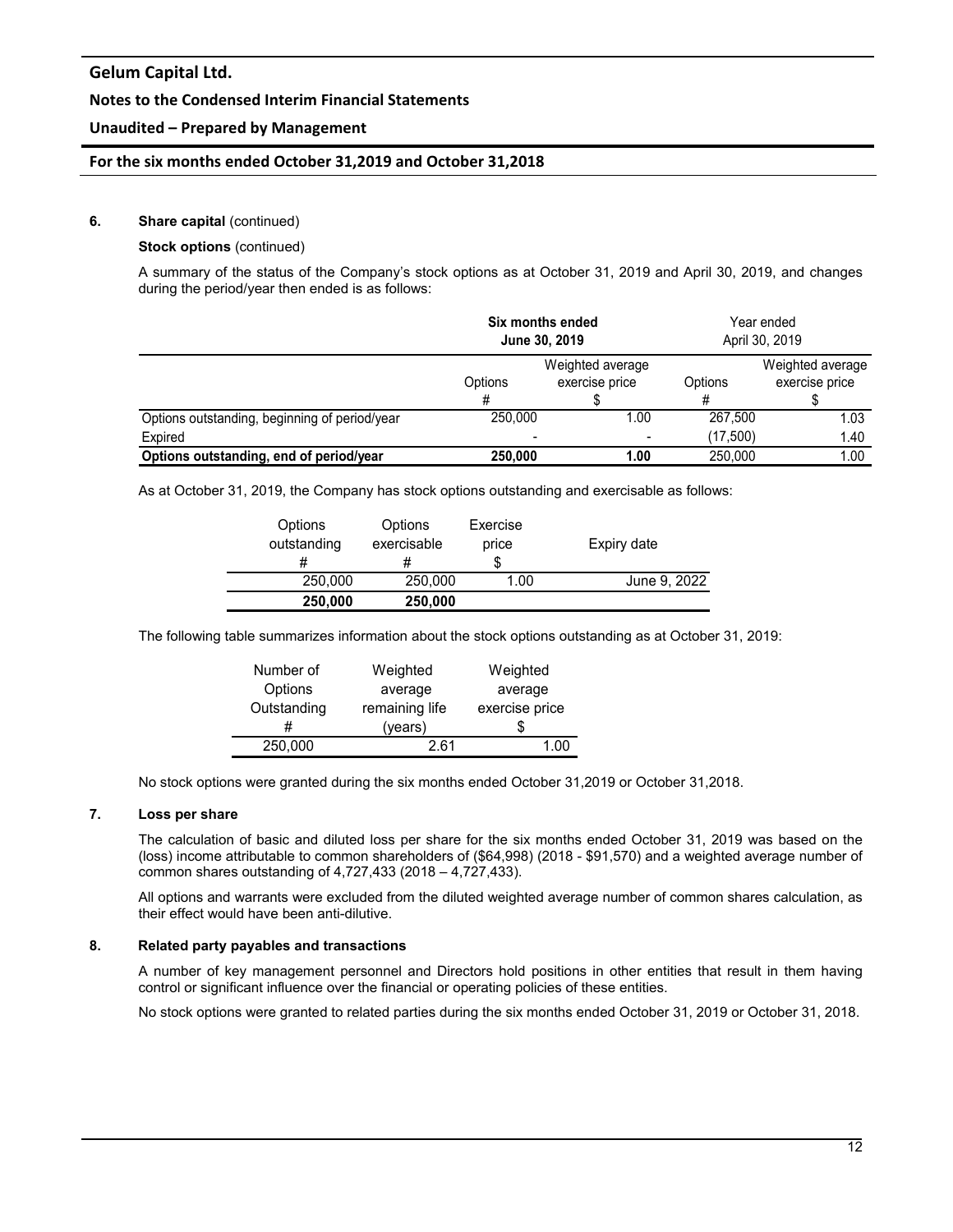## **Notes to the Condensed Interim Financial Statements**

## **Unaudited – Prepared by Management**

### **For the six months ended October 31,2019 and October 31,2018**

#### **8. Related party payables and transactions** (continued)

The Company transacted with the following related parties:

- **(a)** Stephen Brohman is the Company's CFO. He is a principal of Donaldson Brohman Martin CPA Inc. ("DBM CPA") and Oakside Advisory Ltd. ("Oakside") both firms in which he has significant influence. DBM CPA and Oakside provide the Company with accounting services.
- **(b)** Shares to be issued include incentive bonus payable to compensate the former Chief Executive officer payable in 36,500 common shares at a price of \$0.80 per share. Issuance pending since 2016.
- **(c)** On October 14, 2017, convertible notes were issued to two directors, Hendrik Van Alphen and Robert Kopple. (Note 5)

The aggregate value of transactions and outstanding balances with key management personnel and Directors and entities over which they have control or significant influence were as follows:

|                    | <b>Transactions</b><br>6 months ended<br>October 31,<br>2019 | Transactions<br>6 months ended<br>October 31,<br>2018 | <b>Balances</b><br>outstanding<br>October 31,<br>2019 | <b>Balances</b><br>outstanding<br>April 30,<br>2019 |
|--------------------|--------------------------------------------------------------|-------------------------------------------------------|-------------------------------------------------------|-----------------------------------------------------|
|                    |                                                              |                                                       |                                                       |                                                     |
|                    |                                                              |                                                       |                                                       |                                                     |
| Oakside            | 6,000                                                        |                                                       | 6.000<br>-                                            | -                                                   |
| Robert Kopple      |                                                              |                                                       | 341.762<br>٠                                          | 341,762                                             |
| Hendrik Van Alphen |                                                              |                                                       | 80.537                                                | 80,537                                              |
|                    | 6,000                                                        |                                                       | 428.299<br>۰                                          | 422.299                                             |

All related party balances are unsecured and are due upon demand without interest.

The transactions with the key management personnel and Directors are included in operating expenses as follows:

#### **(a)** General and administrative expenses

- Includes the accounting services of Company's CFO, Stephen Brohman, charged to the Company by Oakside.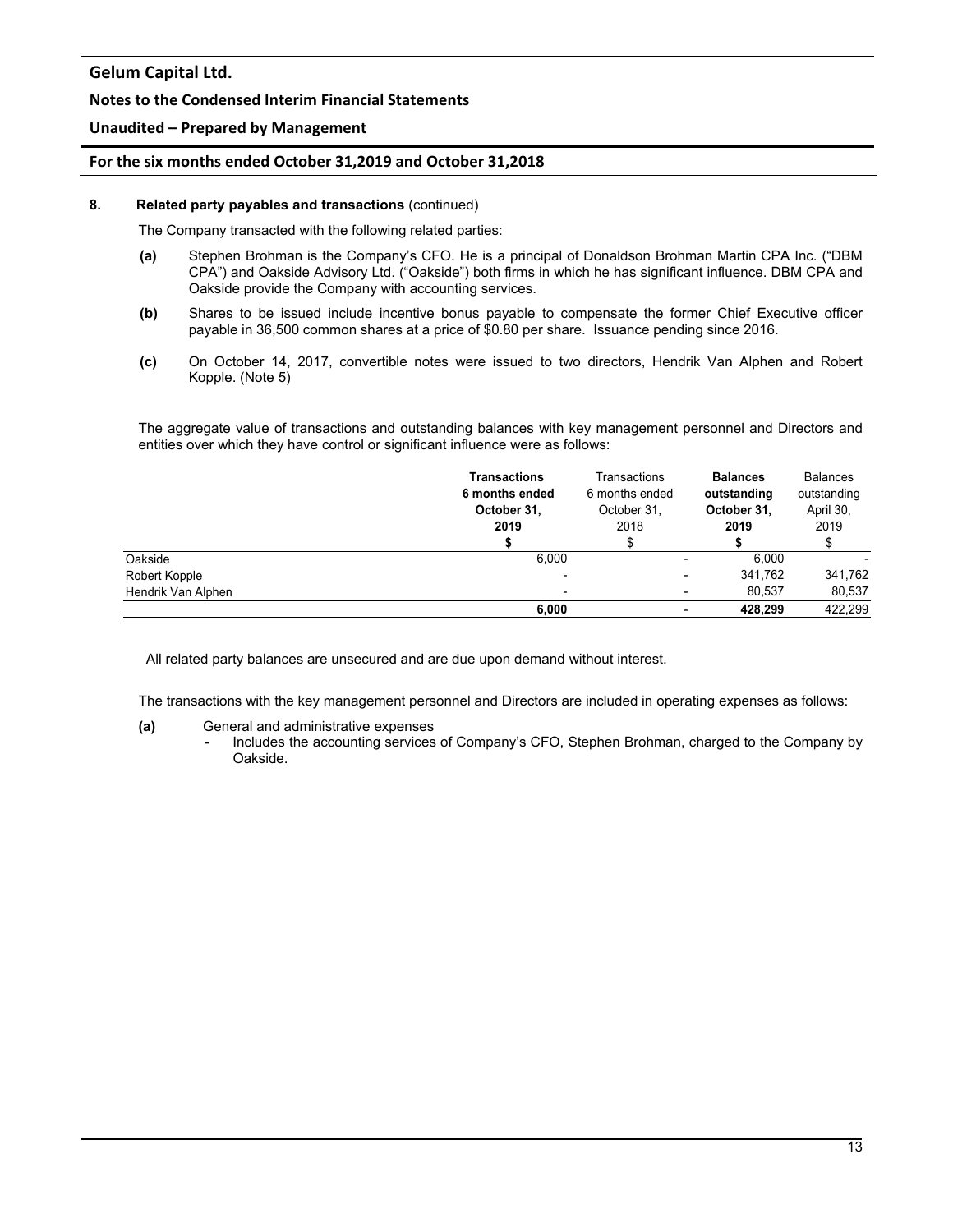### **Notes to the Condensed Interim Financial Statements**

## **Unaudited – Prepared by Management**

### **For the six months ended October 31,2019 and October 31,2018**

#### **9. Supplemental cash flow information**

Changes in non-cash operating working capital during the six months ended October 31,2019 and October 31,2018 were comprised of the following:

|                                          | October 31,<br>October 31,<br>2019 |         |
|------------------------------------------|------------------------------------|---------|
|                                          |                                    |         |
| Receivable                               | (2,588)                            | (102)   |
| Accounts payable and accrued liabilities | 10.126                             | (6,690) |
| Accounts payable to related parties      | (8,358)                            | 4,833   |
| Net change                               | (820)                              | (1,959) |

During the six months ended October 31, 2019 and October 31, 2018, no amounts were paid on account of interest or income taxes.

#### **10. Financial risk management**

#### **Capital management**

The Company is in process of the identification and evaluation of assets, or a business, and once identified or evaluated, to negotiate the acquisition or participation in the business. The Company manages its capital structure and makes adjustments to it in light of changes in economic conditions and the risk characteristics of underlying assets. In order to maintain or adjust its capital structure, the Company may issue new shares, purchase shares for cancellation pursuant to normal course issuer bids or make special distributions to shareholders. The Company is not subject to any externally imposed capital requirements and does not presently utilize any quantitative measures to monitor its capital. The Company's capital structure as at October 31, 2019 is comprised of shareholders' deficit of \$632,747 (April 30, 2019 - \$567,749).

The Company currently has no source of revenues. In order to fund future projects and pay for administrative costs, the Company will spend its existing working capital and raise additional funds as needed. The Company's ability to continue as a going concern on a long-term basis and realize its assets and discharge its liabilities in the normal course of business rather than through a process of forced liquidation is primarily dependent upon its ability to borrow or raise additional financing from equity markets.

#### **Financial instruments - fair value**

The Company's financial instruments consist of cash and cash equivalents, accounts payable and accrued liabilities, accounts payable to related parties and convertible note.

The carrying value of accounts payable and accrued liabilities and accounts payable to related parties approximates their fair value because of the short-term nature of these instruments.

Convertible note is presented on an amortized cost basis and will be accreted to their face value at their effective interest rates, over the term to maturity.

Financial instruments measured at fair value on the statement of financial position are summarized into the following fair value hierarchy levels:

Level 1: quoted prices (unadjusted) in active markets for identical assets or liabilities.

Level 2: inputs other than quoted prices included within Level 1 that are observable for the asset or liability, either directly (i.e. as prices) or indirectly (i.e. derived from prices).

Level 3: inputs for the asset or liability that are not based on observable market data (unobservable inputs).